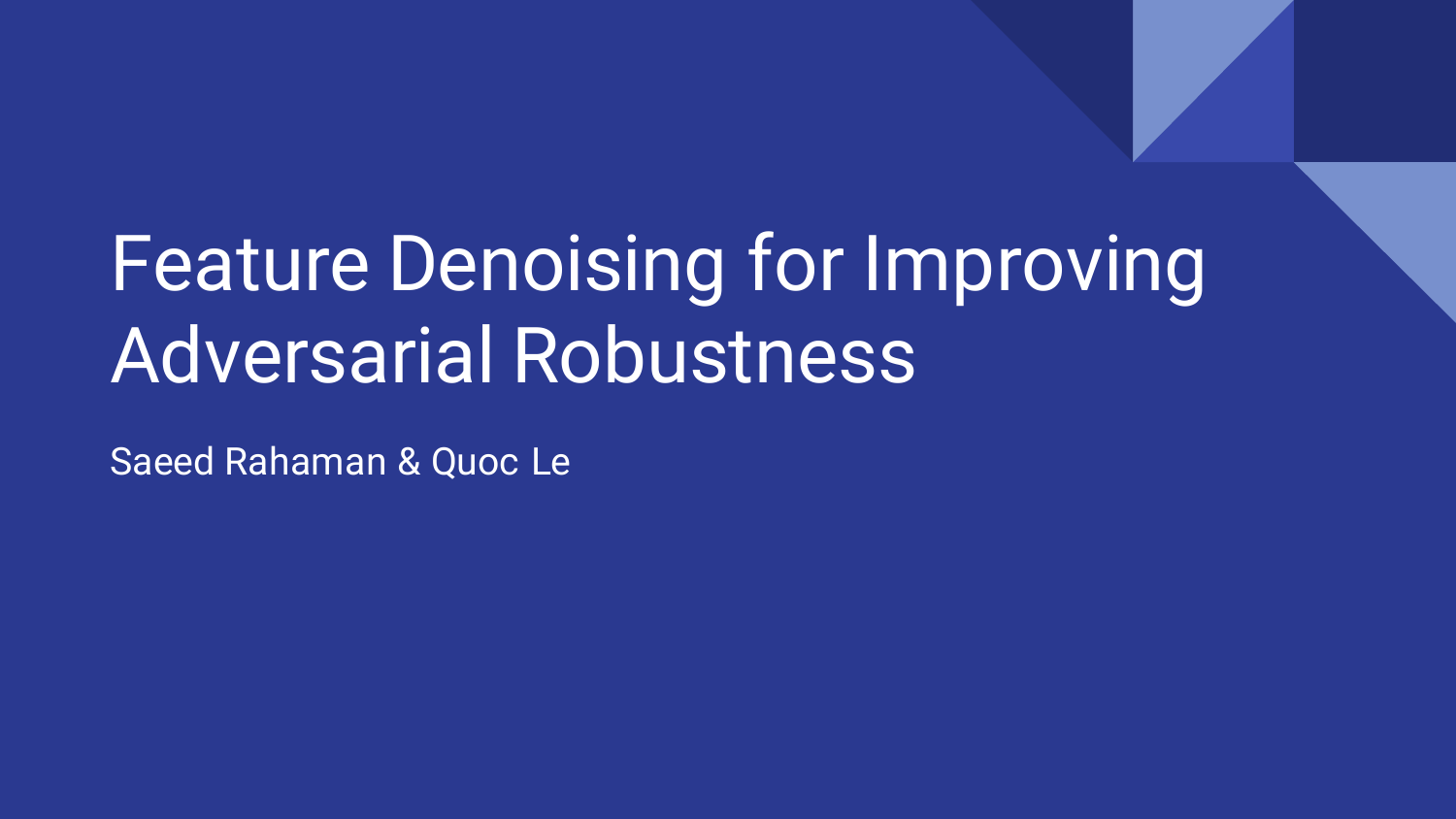# **Outline**

- Problem Description
- Paper Solution
- Experiments & Results
- Conclusion
- Pros & Cons
- Q&A

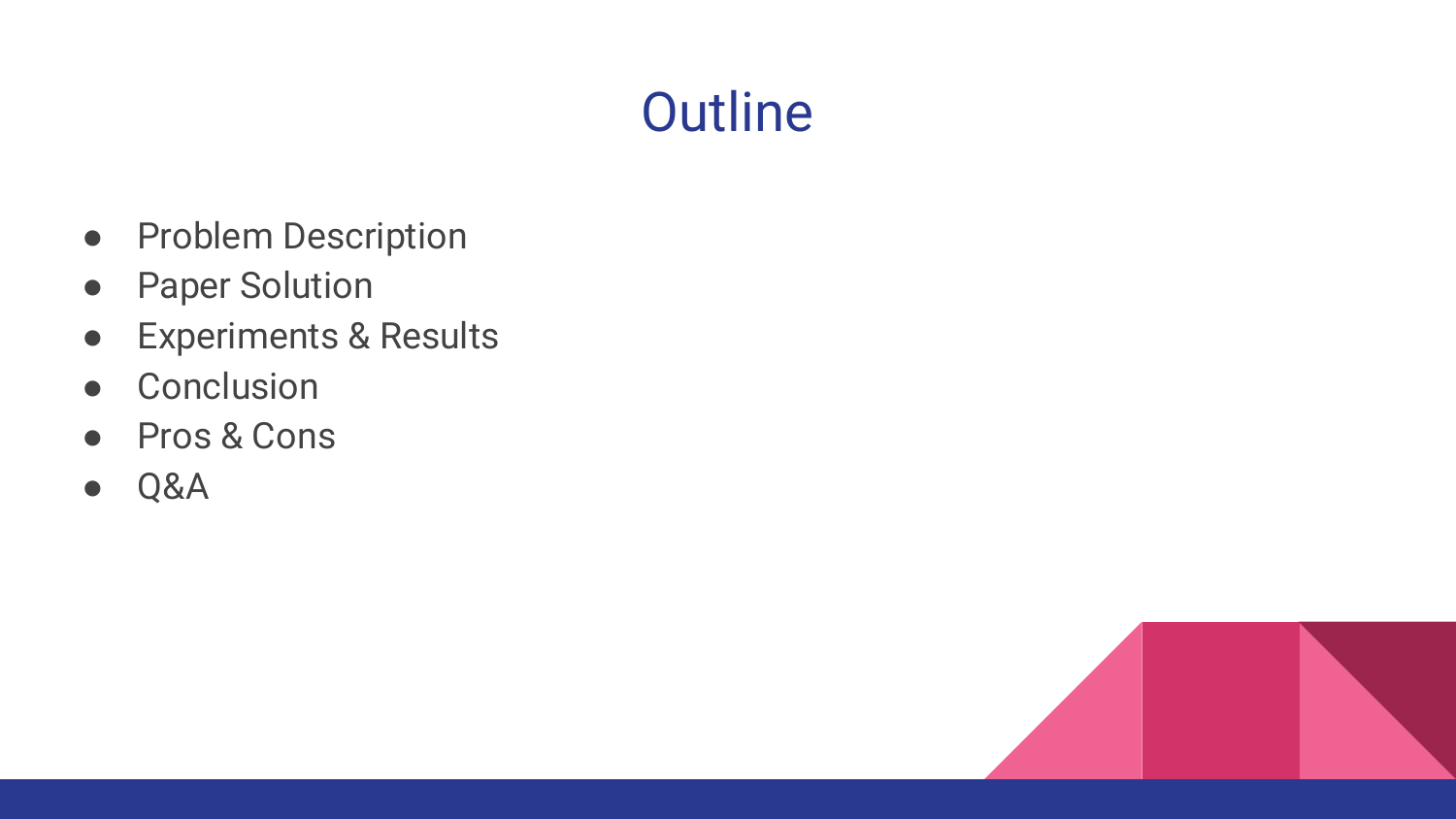# What is the Problem?

- Perturbations add noise to an image which lead to noise in the feature map
- Changes the semantically important regions





adversarial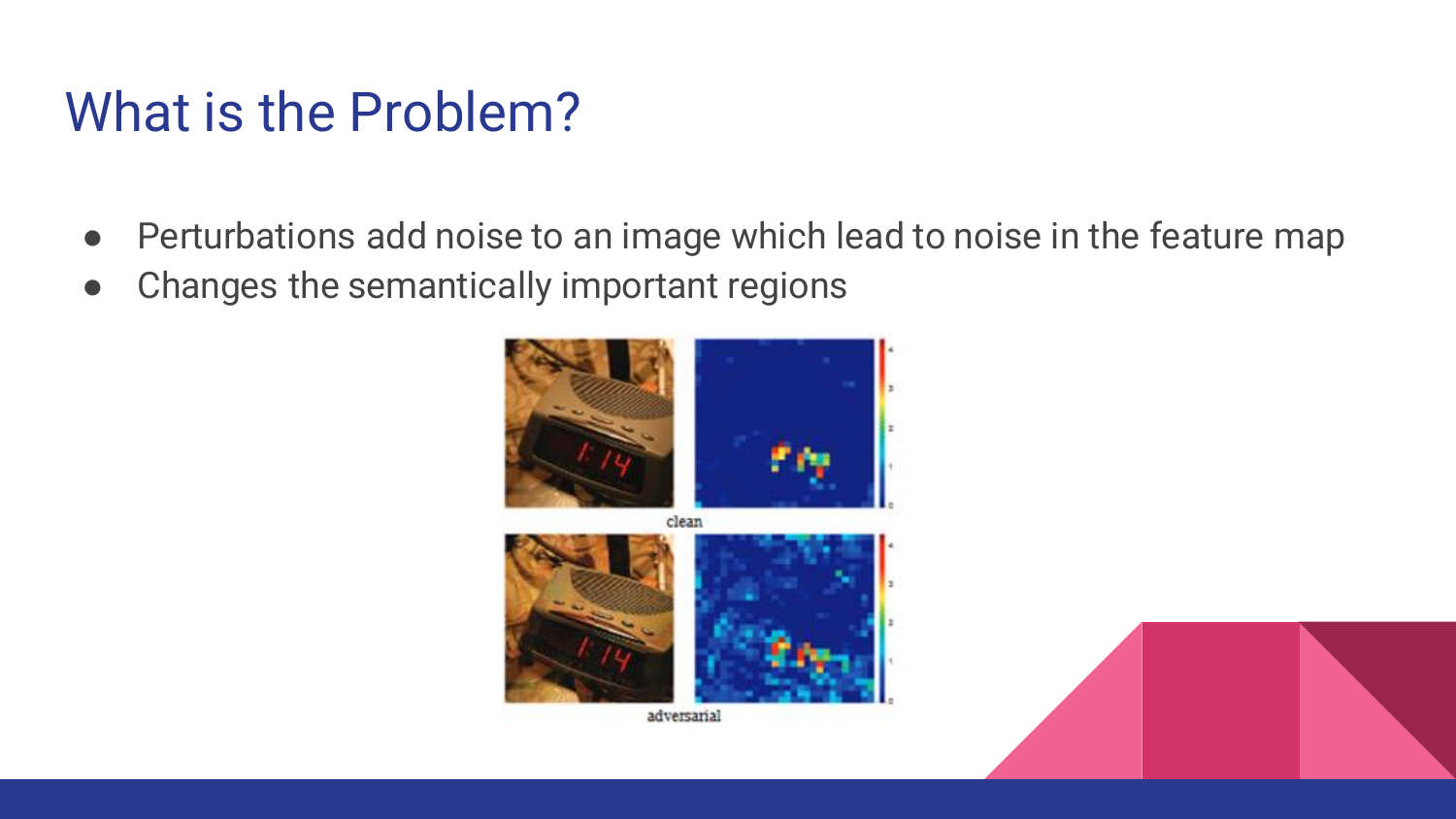### Proposed Solution

1. Denoise the feature map by adding denoising blocks in between layers

1. Train networks on adversarial examples to reduce feature-map noise

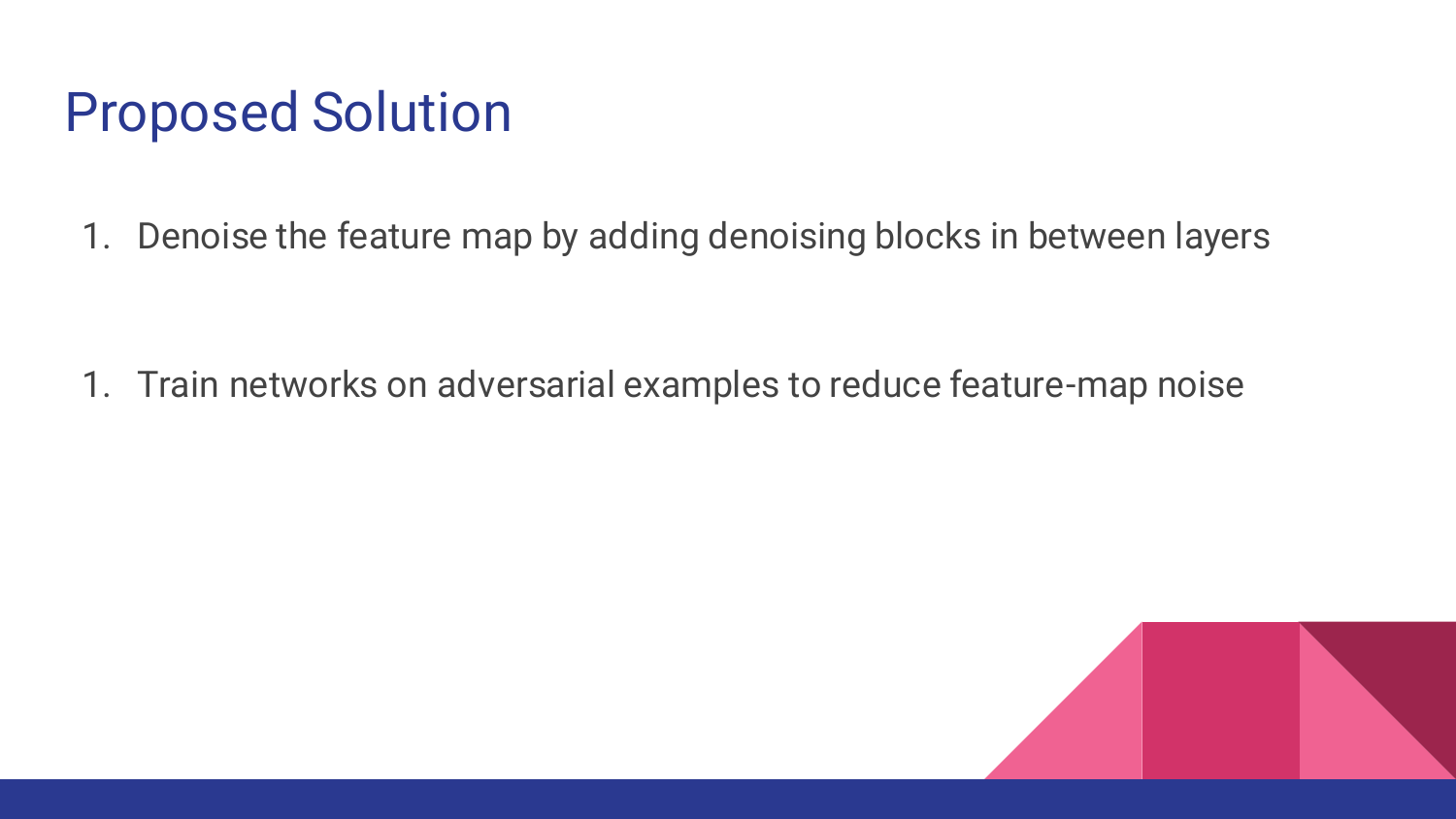# Denoising Block

● Input is feature maps from a previous convolutional layer

● Denoising operation is performed to remove noise

● 1x1 convolution to normalize the denoised feature map

● The denoised feature map is combined with the original feature map

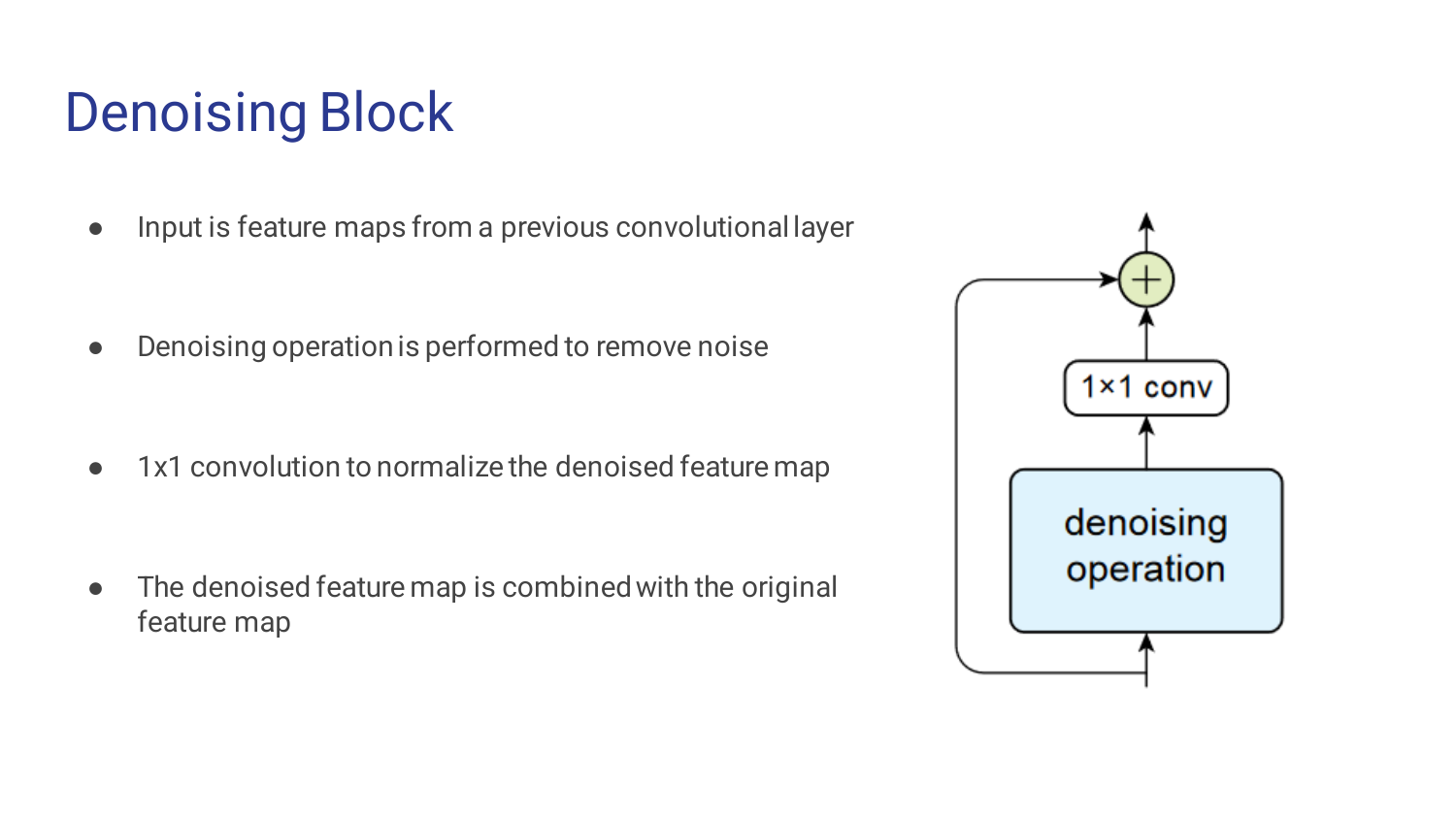#### Denoising Block Design

- Removing 1x1 convolution reduces accuracy significantly
- Denoising by itself in not impactful

Removing the residual connection makes network unstable

Combining the input features with denoised features is imperative for increased accuracy

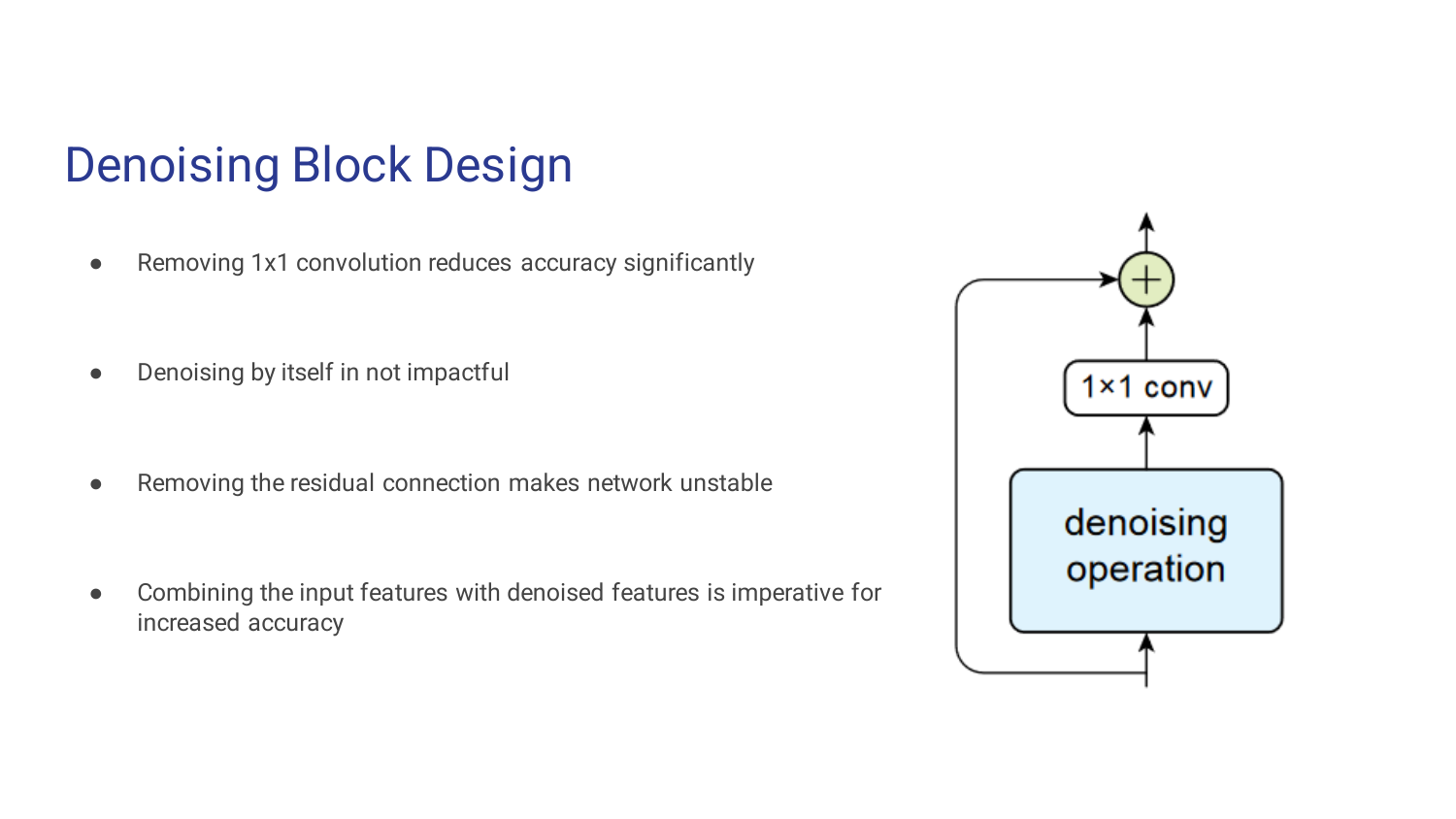#### Effect of Denoising Blocks



- After adding 4 denoising blocks to ResNet-152
- Noise in feature map significantly reduced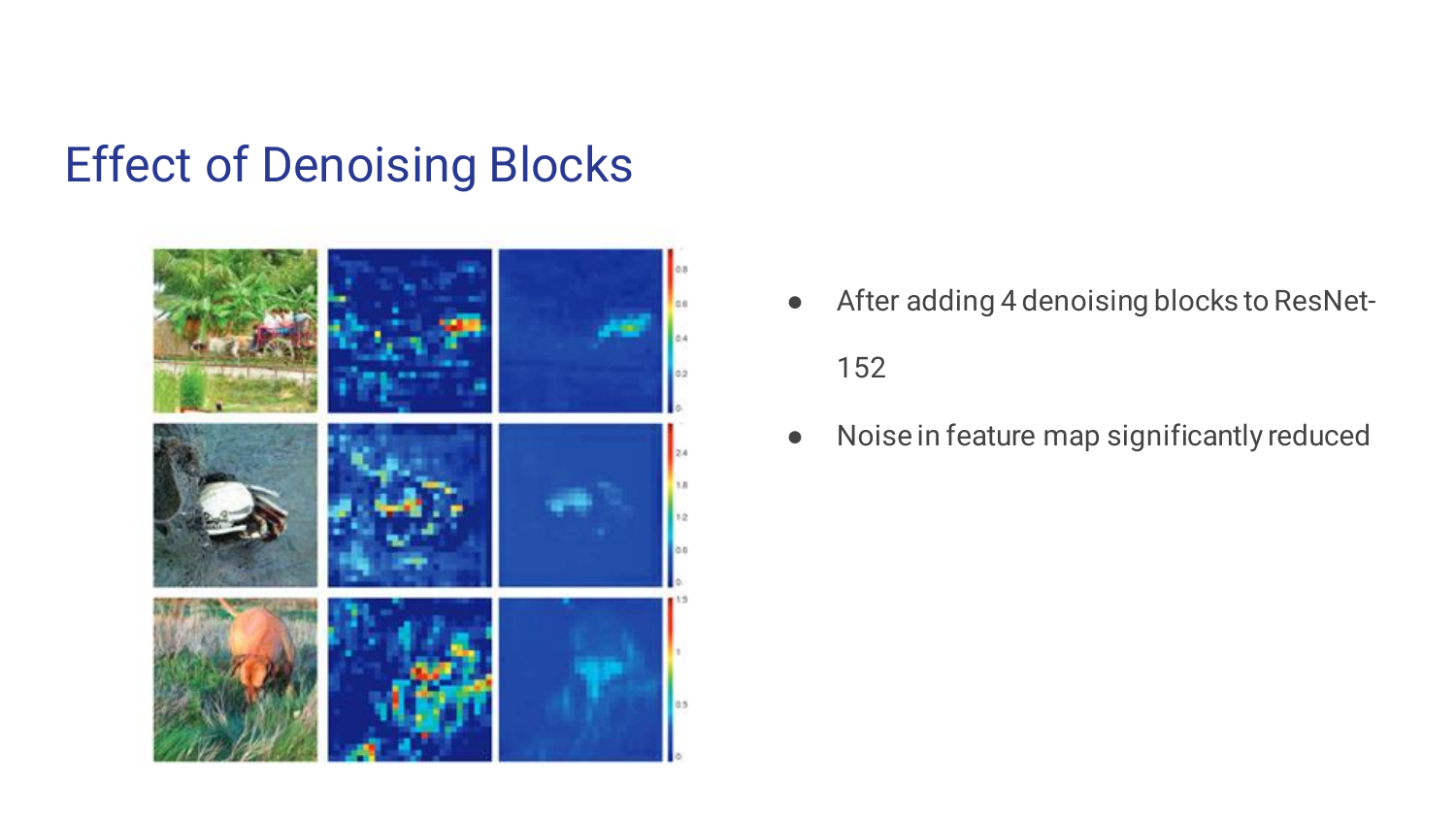### Denoising Operations - Non-local Means

$$
y_i = \frac{1}{C(x)} \sum_{\forall j \in L} f(x_i, x_j) \cdot x_j
$$

- $\bullet$   $C(x)$  is a normalization function
- $f(x_i, x_j)$  is a feature weighting function
- i and j refers to spatial location on the feature map
- L is all spatial locations in the image
- $\bullet$  y<sub>i</sub> is the feature map output for a specific location

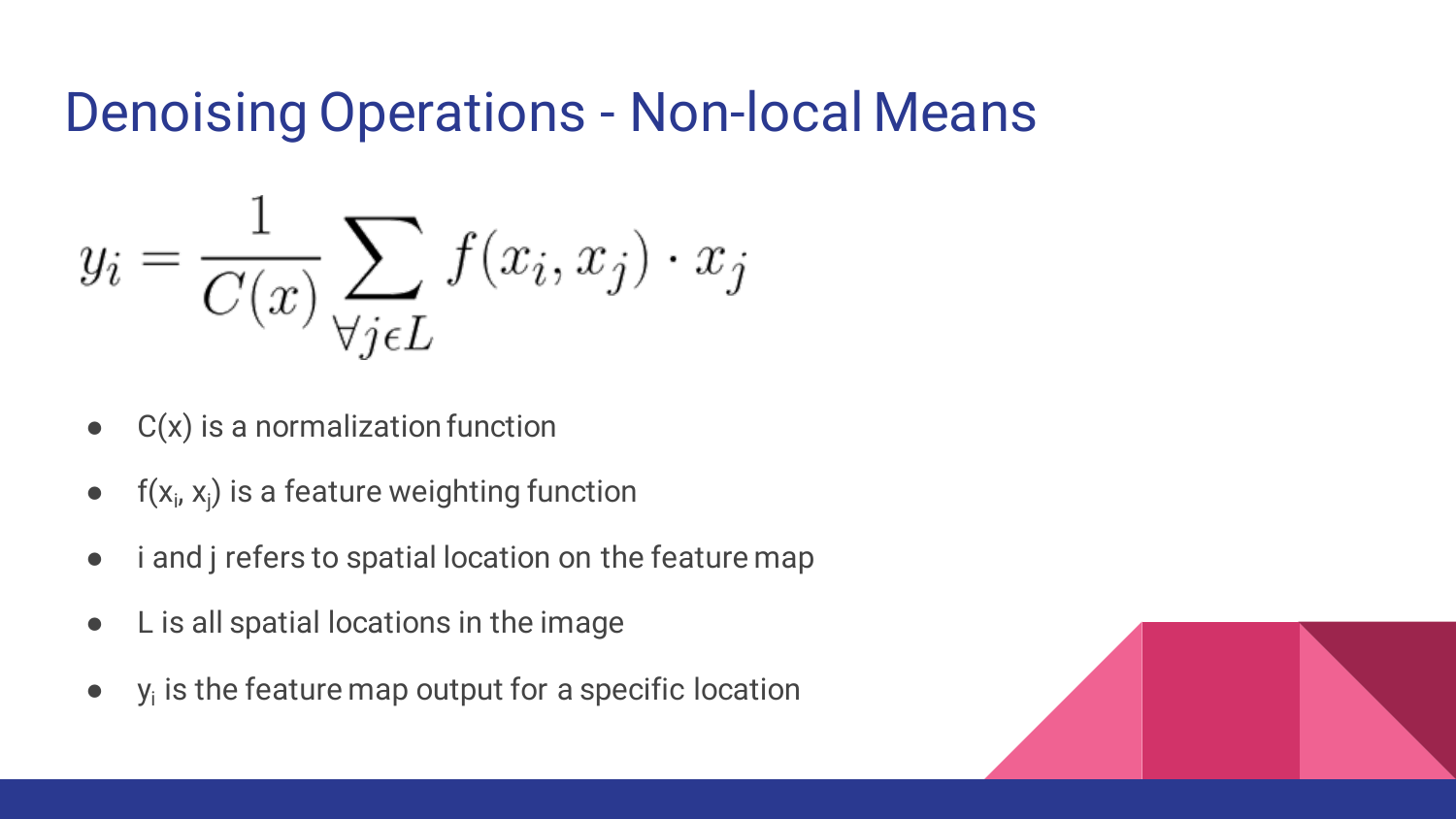### Gaussian Implementation

$$
f(x_i, x_j) = e^{\frac{1}{\sqrt{d}}\theta(x_i)^T \phi(x_j)}
$$

• The weight function is

$$
\mathcal{C} = \sum_{\forall j \in \mathcal{L}} f(x_i, x_j)
$$

- $\bullet$  The normalization function
- $\bullet$   $\Theta(x)$  and  $\phi(x)$  are embedded versions of x obtained through 1x1 convolutions
	- Where  $\Theta(\mathsf{x_i}) = \mathsf{W}_\Theta \mathsf{x_i}$  and  $\boldsymbol{\phi}(\mathsf{x_j}) = \mathsf{W}_{\boldsymbol{\phi}} \mathsf{x_j}$
- $\bullet$  d = number of channels in the feature map
- $\bullet$  f/C is similar to the softmax functions

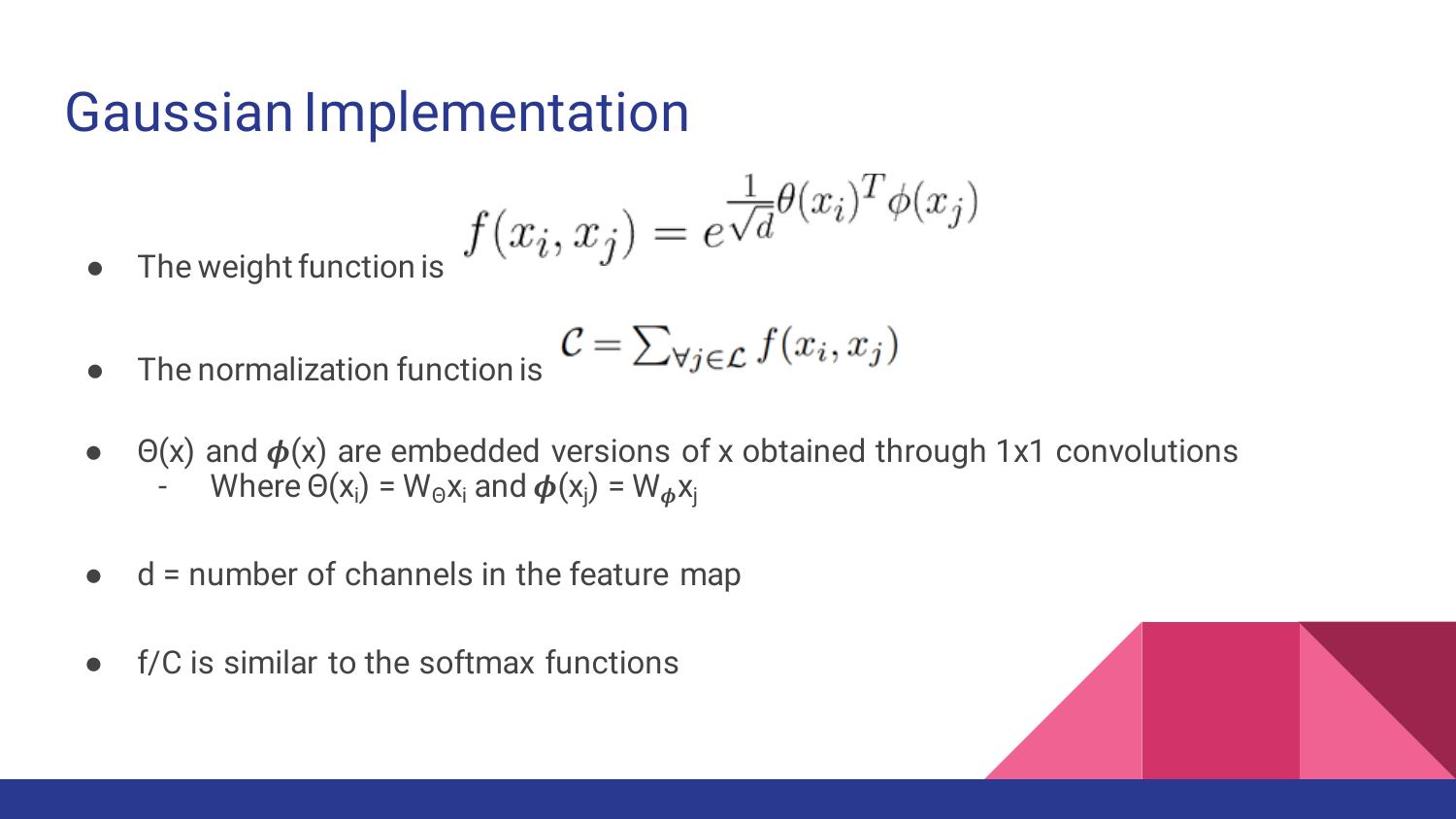### Dot Product Implementation

• The weight function is 
$$
f(x_i, x_j) = x_i^T x_j
$$

- Normalization function is  $C(x) = N$ 
	- $\circ$  N is the number of pixels in x
- Requires less parameters than the Gaussian Version

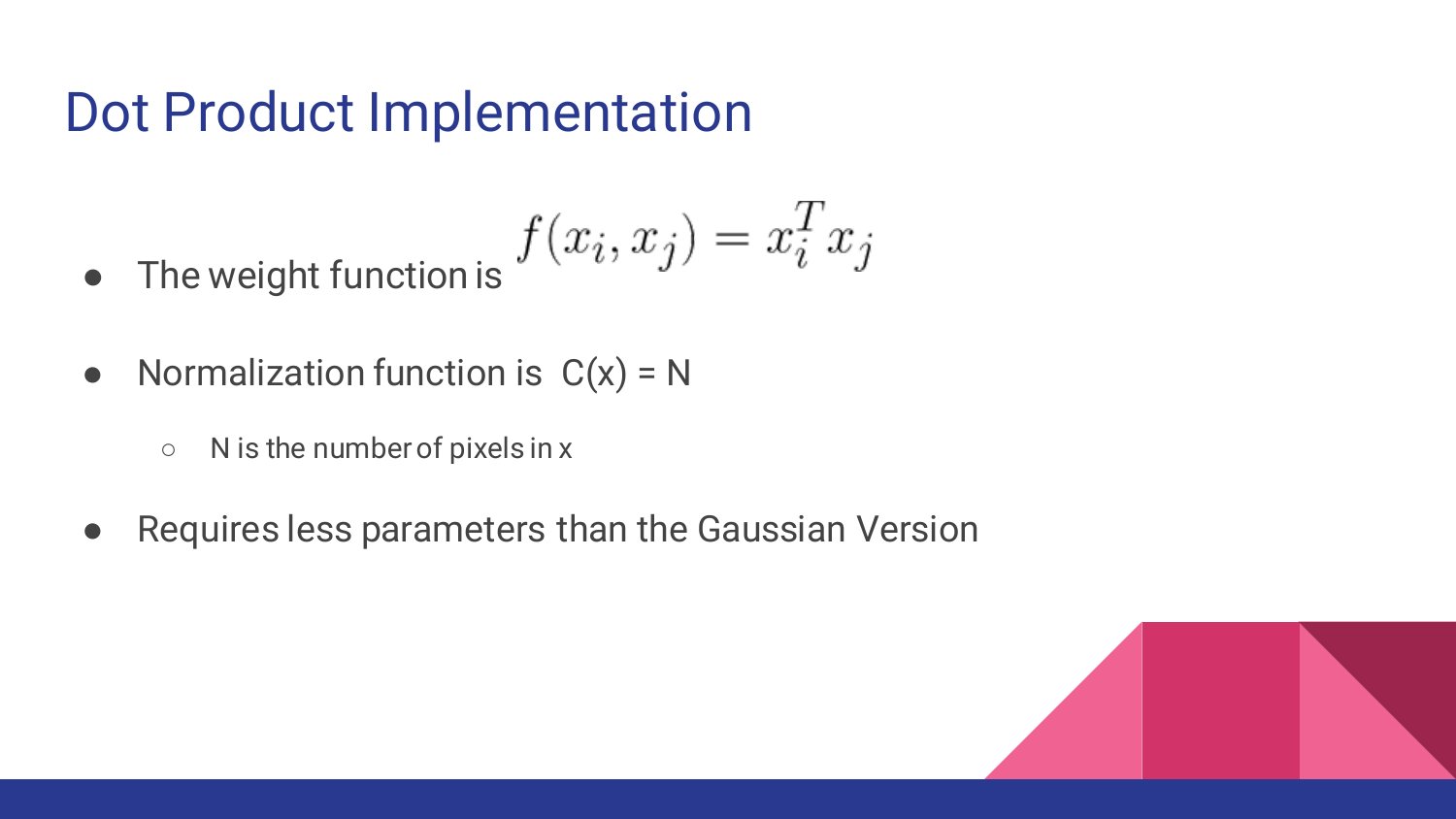Denoising Operations - Bilateral Filter

$$
y_i = \frac{1}{C(x)} \sum_{\forall j \in \Omega(i)} f(x_i, x_j) \cdot x_j
$$

- Is same as Non-Local Mean except looks at the "Local Regions"  $\Omega(i)$
- Dot product and Gaussian implementation can be used here as well

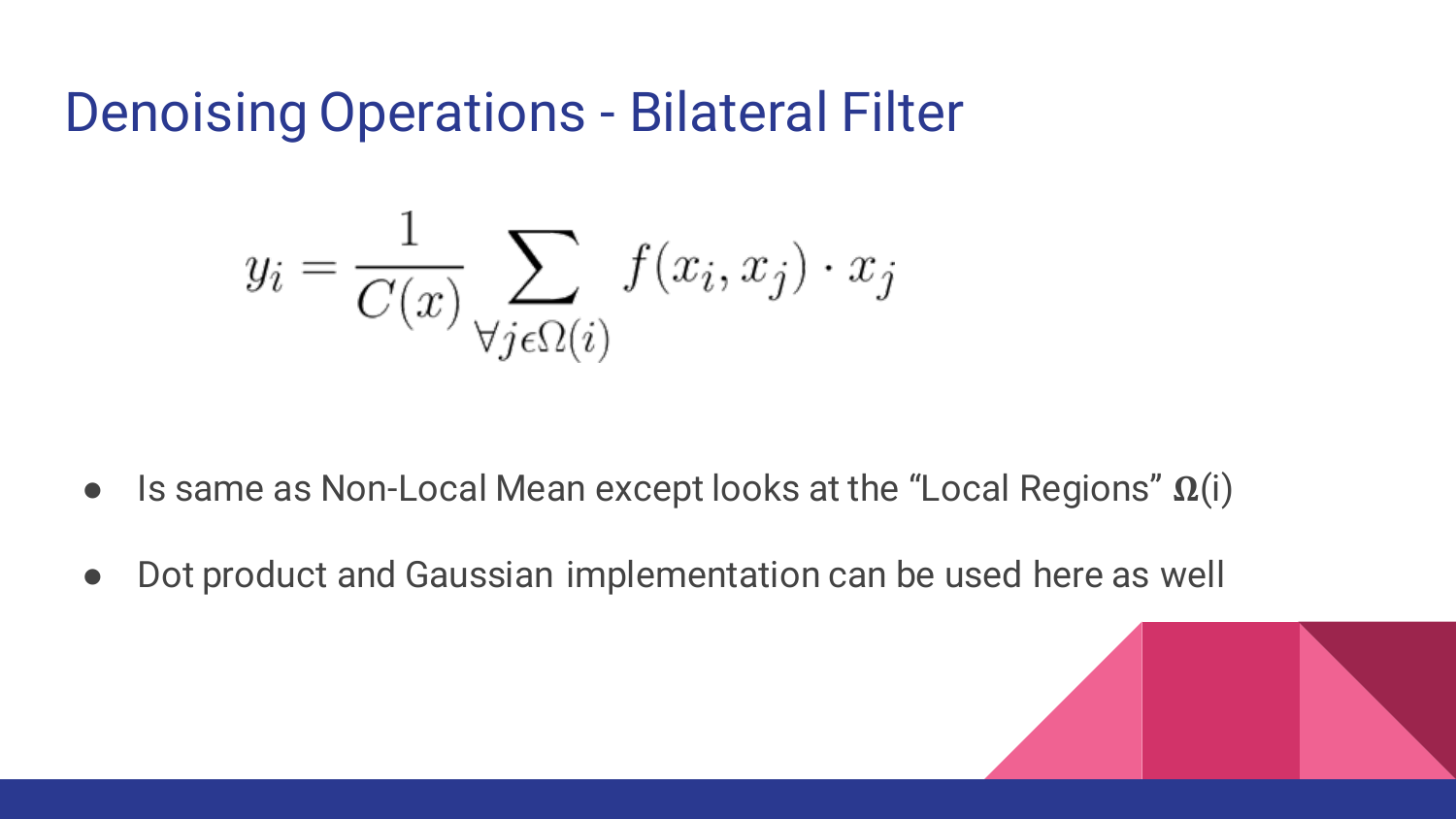# Denoising Operations - Mean Filter

- Use average pooling with stride of 1
- Simplest form of denoising
- Reduces the noise image but will smoothes the structures of the image

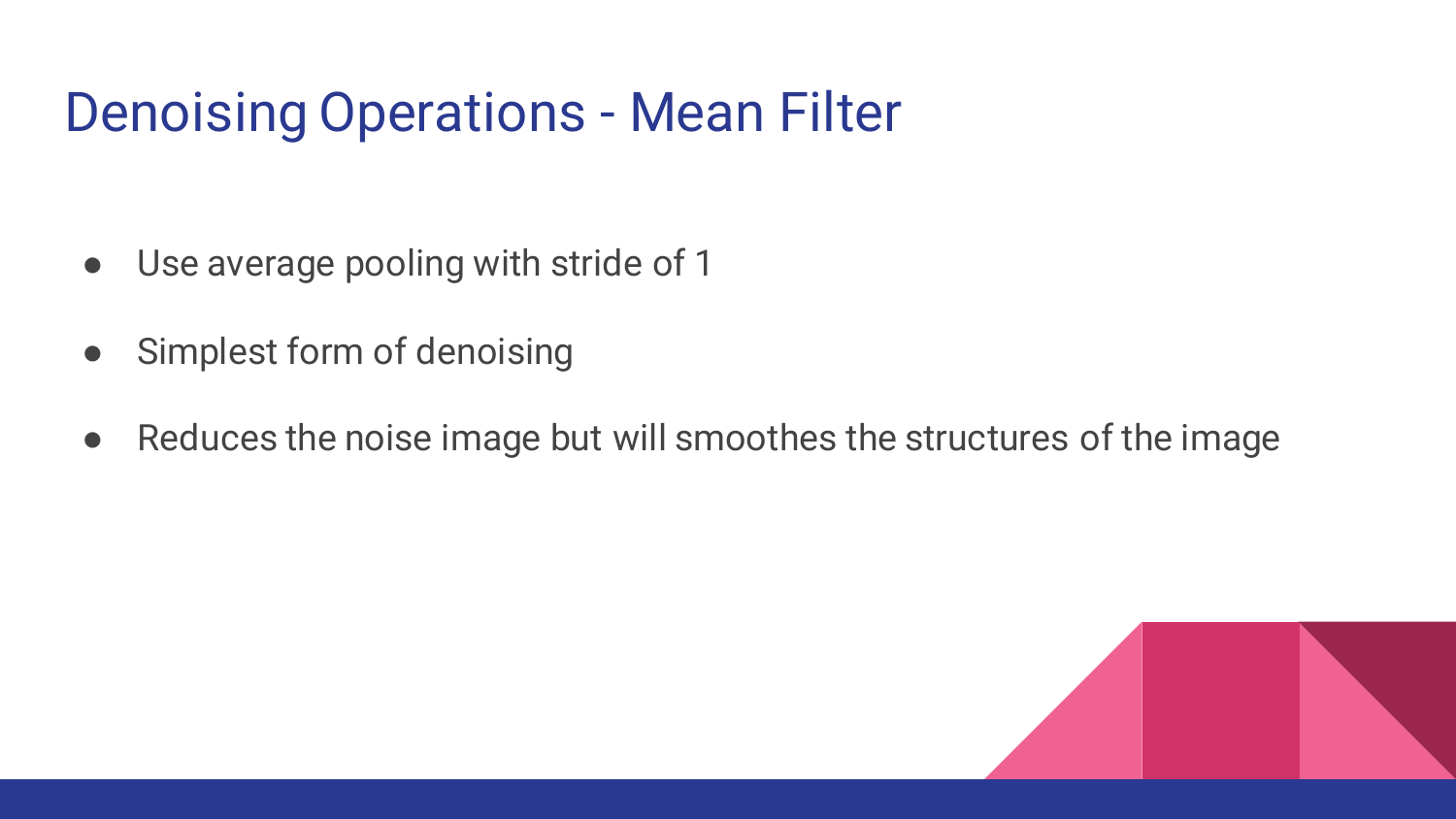### Denoising Operations - Median Filter

$$
y_i = \text{median}\{\forall j \in \Omega(i) : x_j\},
$$

- Perform on the local region  $\Omega(i)$
- Perform on each channel separately
- Good at removing salt-and-pepper noise and other similar type of outliers

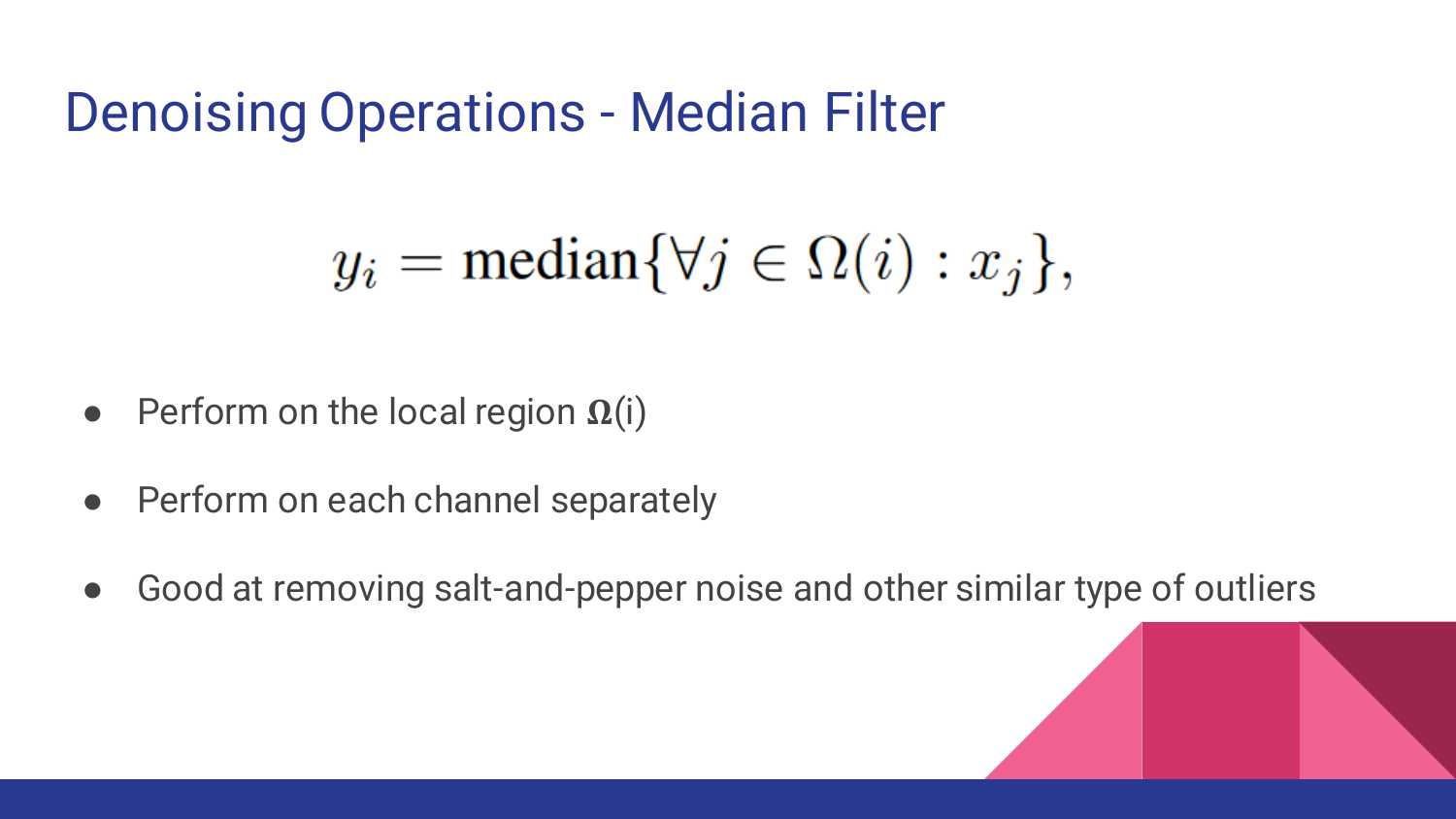# Adversarial Training

- Generated adversarial examples with PGD
- For each mini-batch of images
	- PGD attack is performed
	- SGD is performed on perturbated images and weights are updated
	- Drastically increases runtime (30 iterations per image)
- ResNet-101 and ResNet-152 trained as baseline models
- 4 denoising blocks are added to ResNet-152 and trained
	- Used non-local means with Gaussian

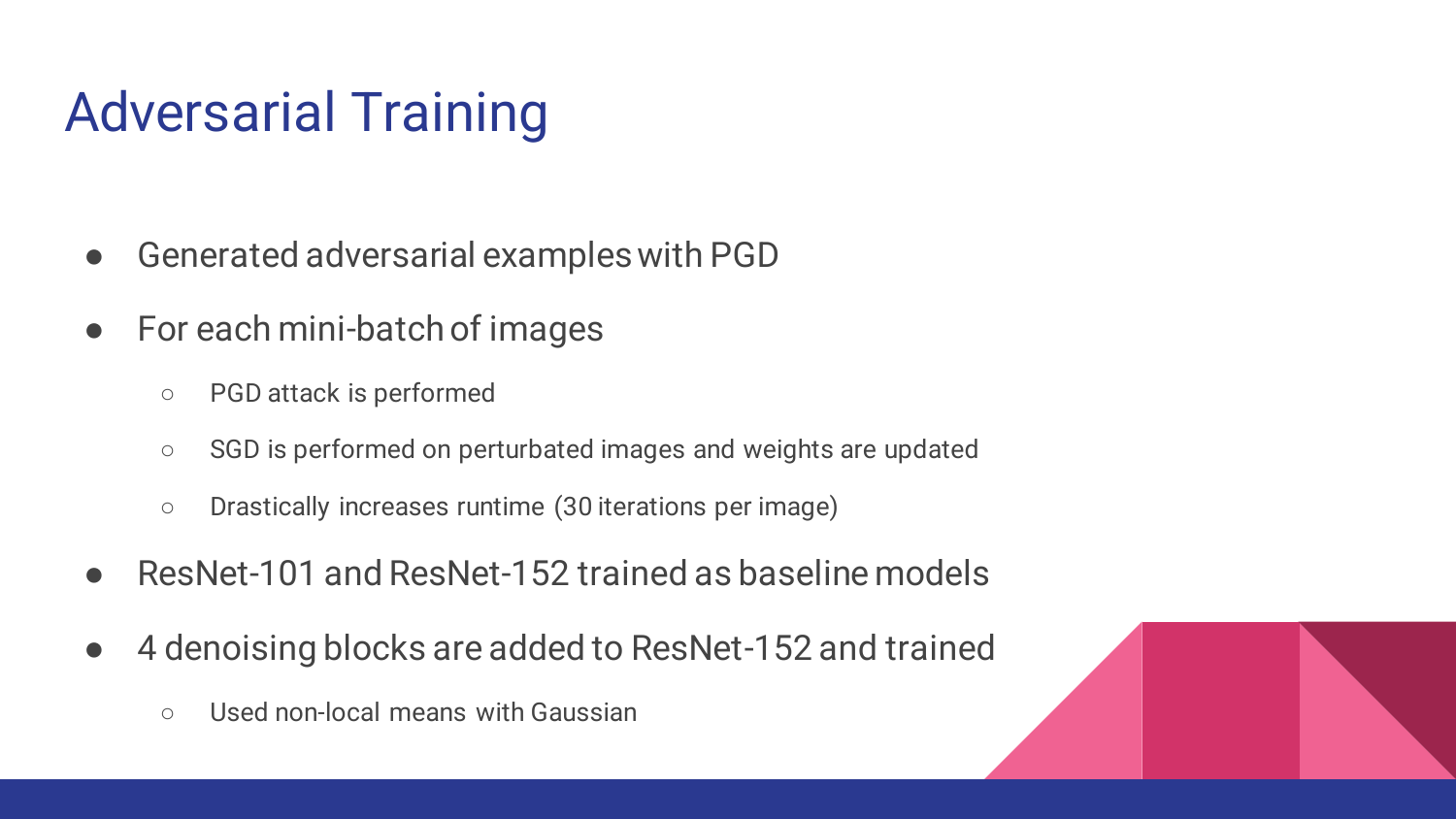### **Experiments**

- PGD used on ImageNet to attack models
	- Iterations range from 10-2000

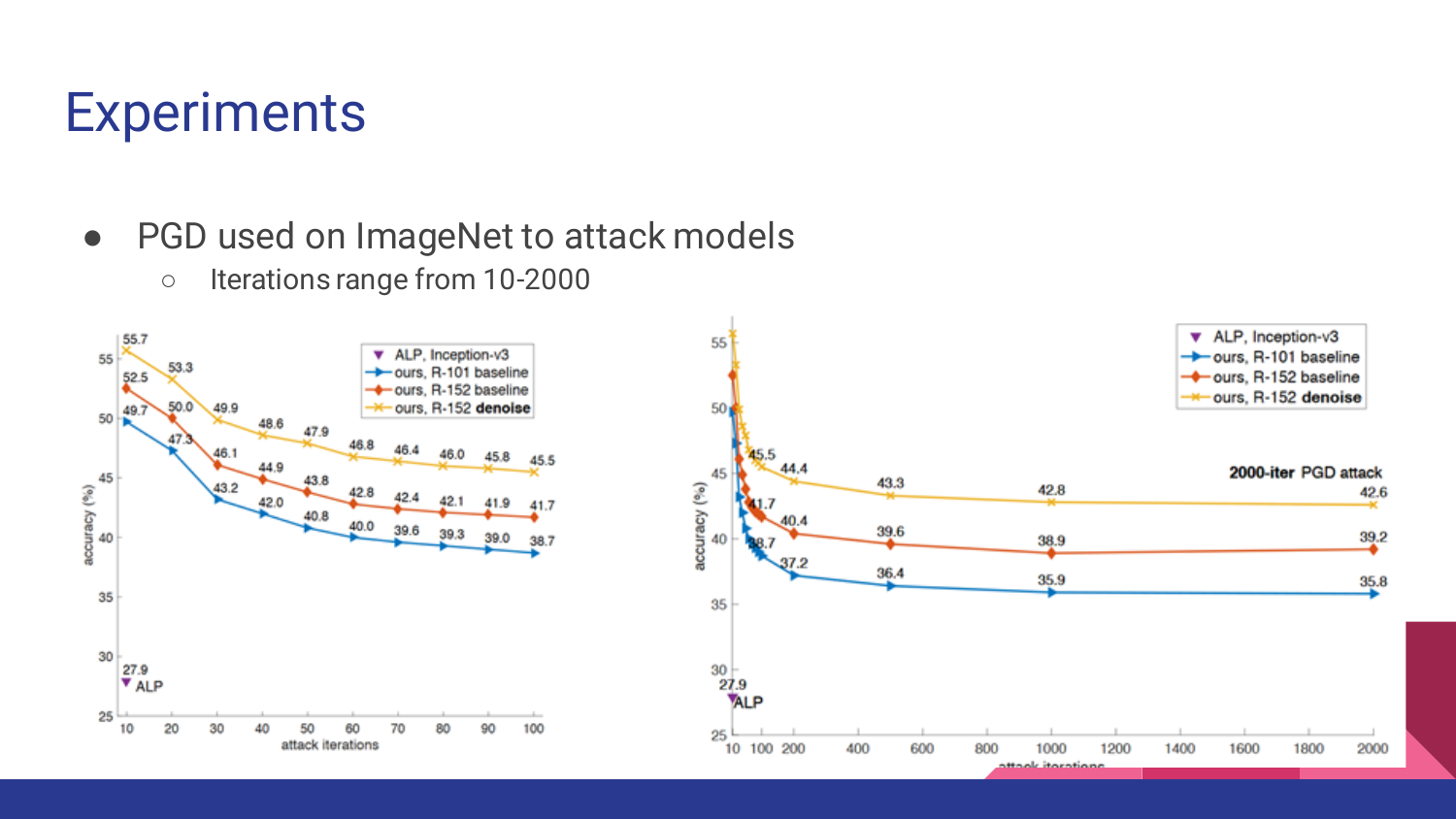# Denoising Blocks in Non-Adversarial Networks

- Denoising blocks do not affect accuracy against non-adversarial images
- Adversarial training effects accuracy on non-adversarial images

| <b>Model (testing on clean images)</b> | <b>Accuracy</b> |
|----------------------------------------|-----------------|
| ResNet-152 (baseline) (no A.T.)        | 78.91%          |
| ResNet-152(denoised)(no A.T.)          | 79.08%          |
| ResNet-152 (baseline) (A.T.)           | 62.32%          |
| ResNet-152(denoised)(A.T.)             | 65.30%          |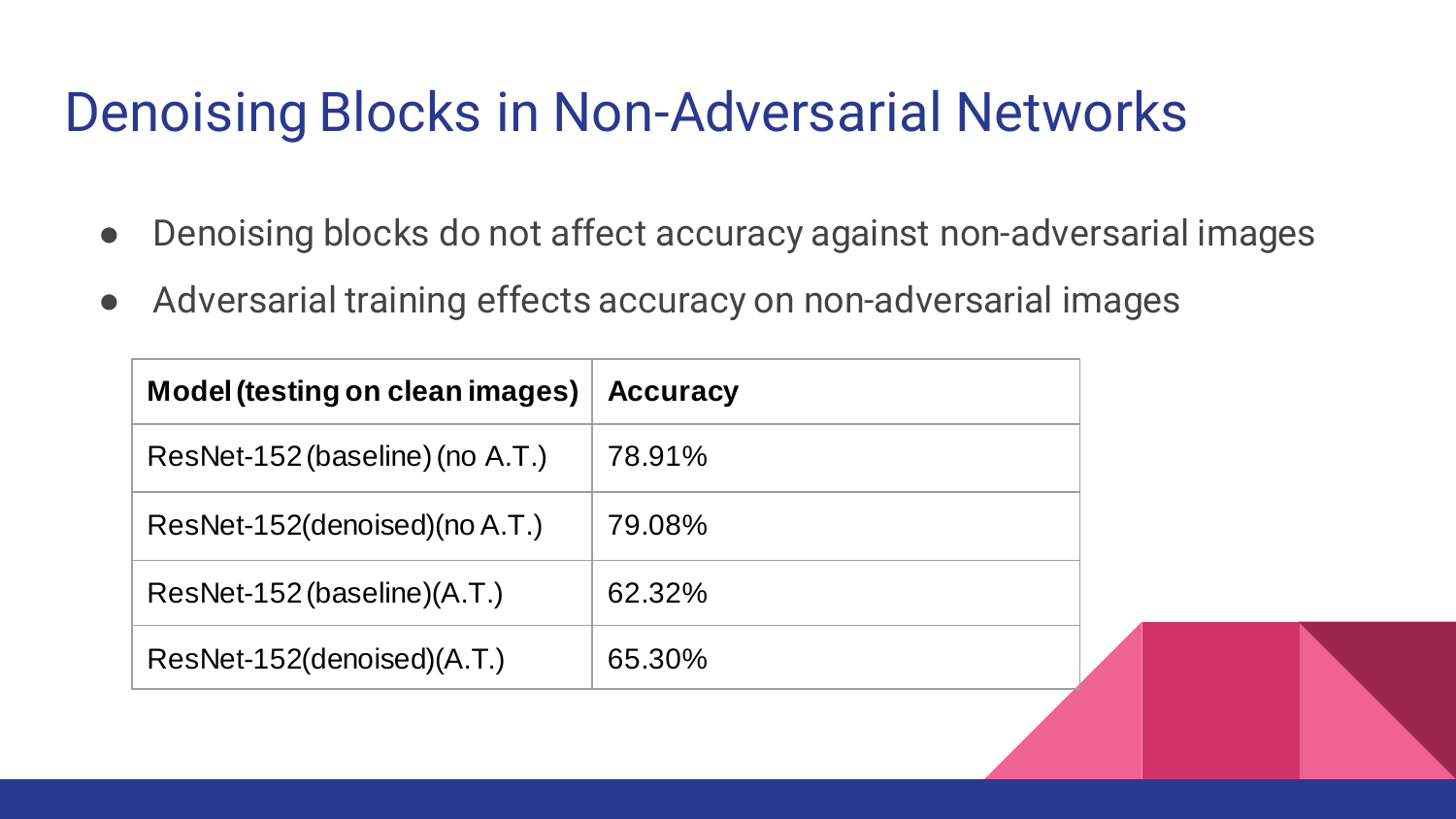# Denoising Operations in Non-Adversarial Networks

● Different denoising operations have similar performance on clean images

| model                                | accuracy (%) |  |
|--------------------------------------|--------------|--|
| R-152 baseline                       | 78.91        |  |
| R-152 baseline, run 2                | $+0.05$      |  |
| R-152 baseline, run 3                | $-0.04$      |  |
| $+4$ bottleneck (R-164)              | $+0.13$      |  |
| +4 denoise: null $(1 \times 1$ only) | $+0.15$      |  |
| $+4$ denoise: $3\times3$ mean filter | $+0.01$      |  |
| +4 denoise: $3\times3$ median filter | $-0.12$      |  |
| +4 denoise: bilateral, Gaussian      | $+0.15$      |  |
| +4 denoise: non-local, Gaussian      | $+0.17$      |  |
|                                      |              |  |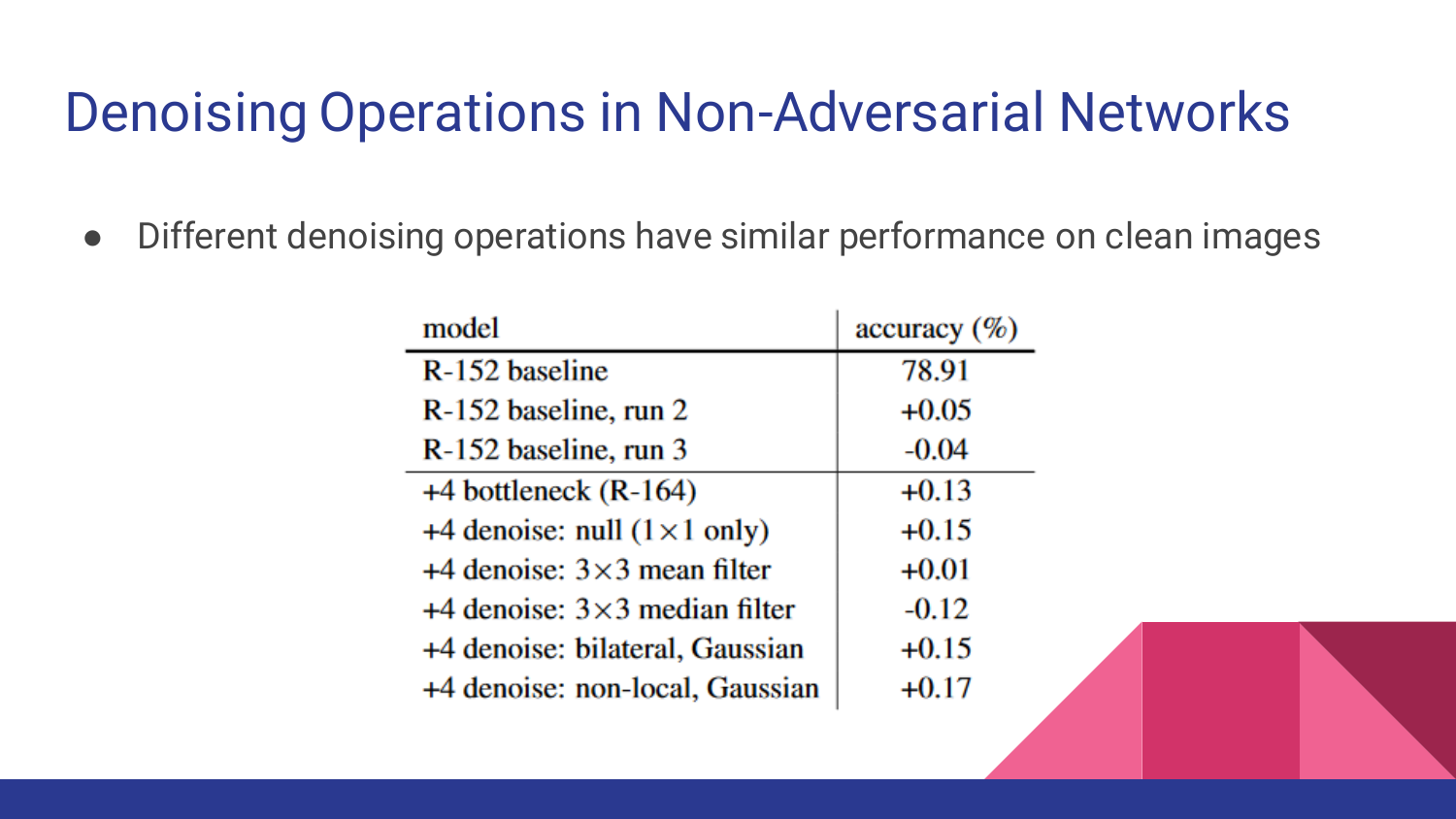# Comparison of Denoising Operators

- Compare Denoising block against the adversarial trained ResNet-152, Null Denoising Block, and Bottleneck Block
	- $\circ$  Null denoising block only had the 1 x 1 normalization block
	- Bottleneck block refers bottleneck block designed by He et al. [1]

Used 4 blocks were added to ResNet-152

[1] He, Kaiming, et al. "Deep residual learning for image recognition." *Proceedings of the IEEE conference on computer vision and pattern recognition*. 2016.

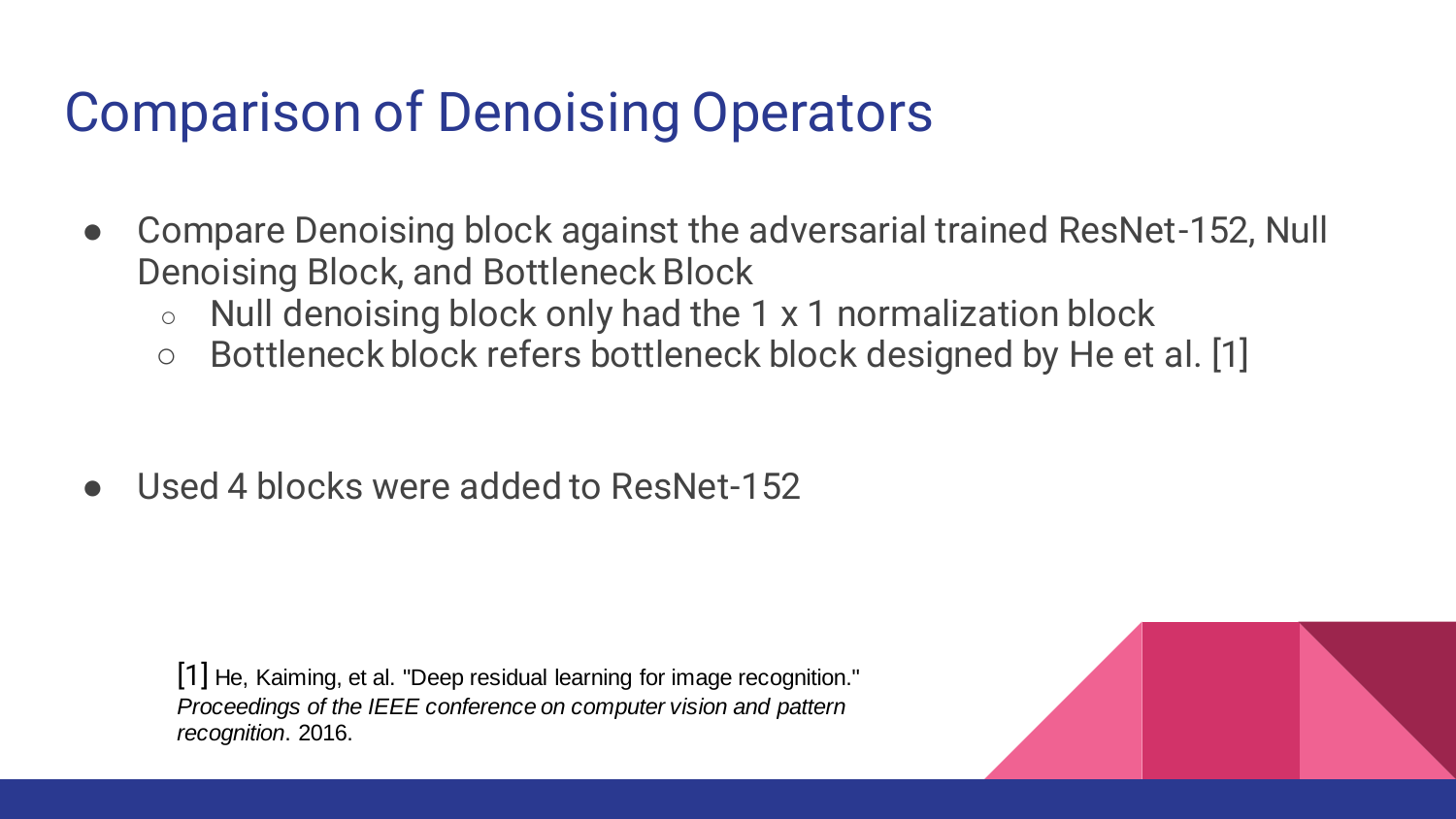### Result - Comparison of Denoising Operators



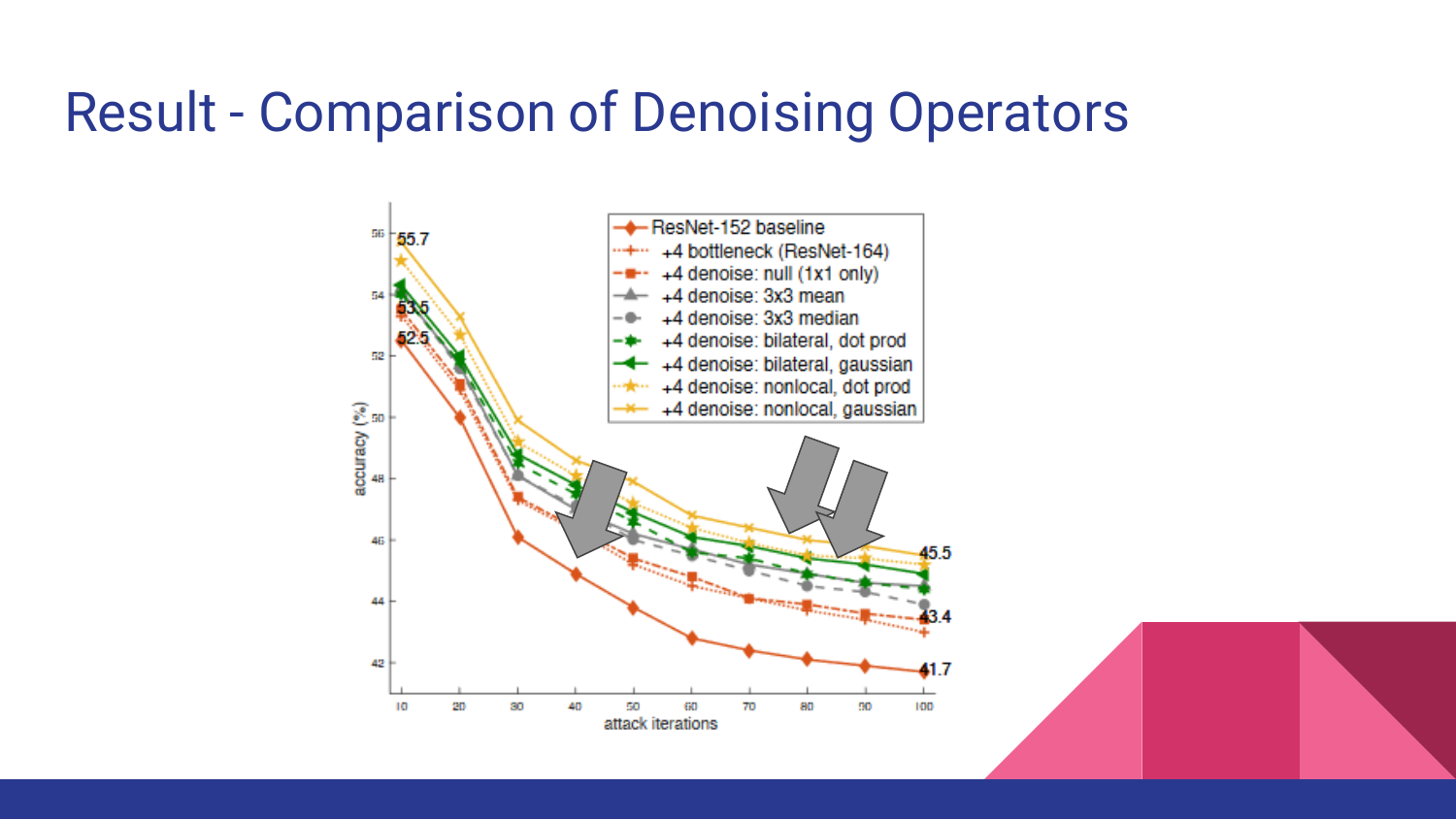### Black-Box Attack Result

- Evaluation criteria was to poll all of black-box attack they used to determine if a misclassification occurred
- Used the 5 best attackers of the IPS 2017 CAAD competitions

| model                                | $accuracy (\%)$ |
|--------------------------------------|-----------------|
| CAAD 2017 winner                     | 0.04            |
| CAAD 2017 winner, under 3 attackers  | 13.4            |
| ours, R-152 baseline                 | 43.1            |
| +4 denoise: null $(1 \times 1$ only) | 44.1            |
| +4 denoise: non-local, dot product   | 46.2            |
| +4 denoise: non-local, Gaussian      | 46.4            |
| +all denoise: non-local, Gaussian    | 49.5            |

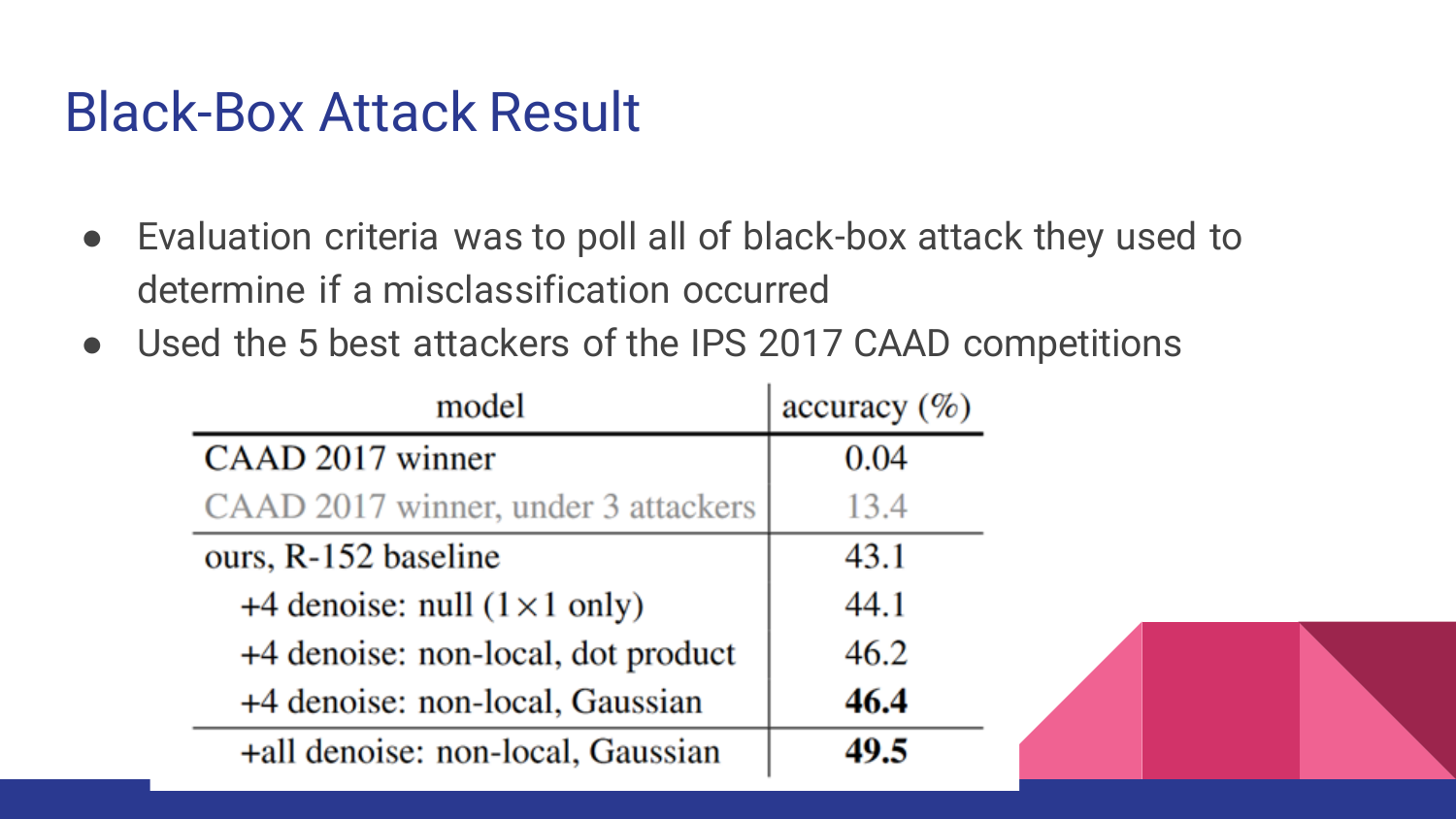# **Conclusion**

● Showed that denoising the feature map improves the robustness of the model

● Proposed a new architecture style that includes a denoising block to improve robustness of the model

• Their proposed model had a significant improvement on accuracy against adversarially attacks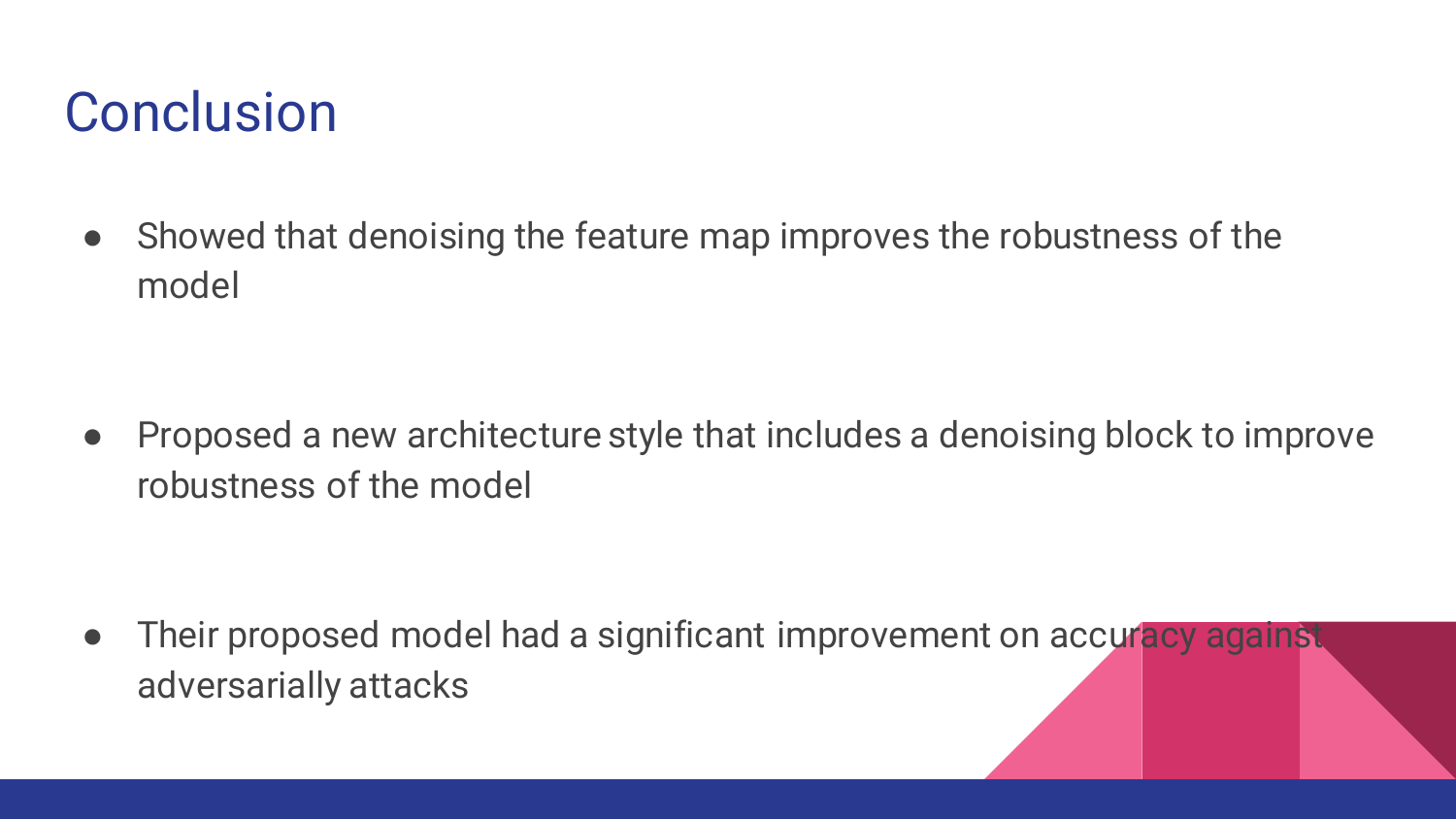# **Strengths**

- Shows a significant improvement against adversarial images
- Implements a new architecture style to improve the robustness of networks
- Robust against a 2000-iteration PGD attack
- Denoising blocks do not reduce performance against clean images

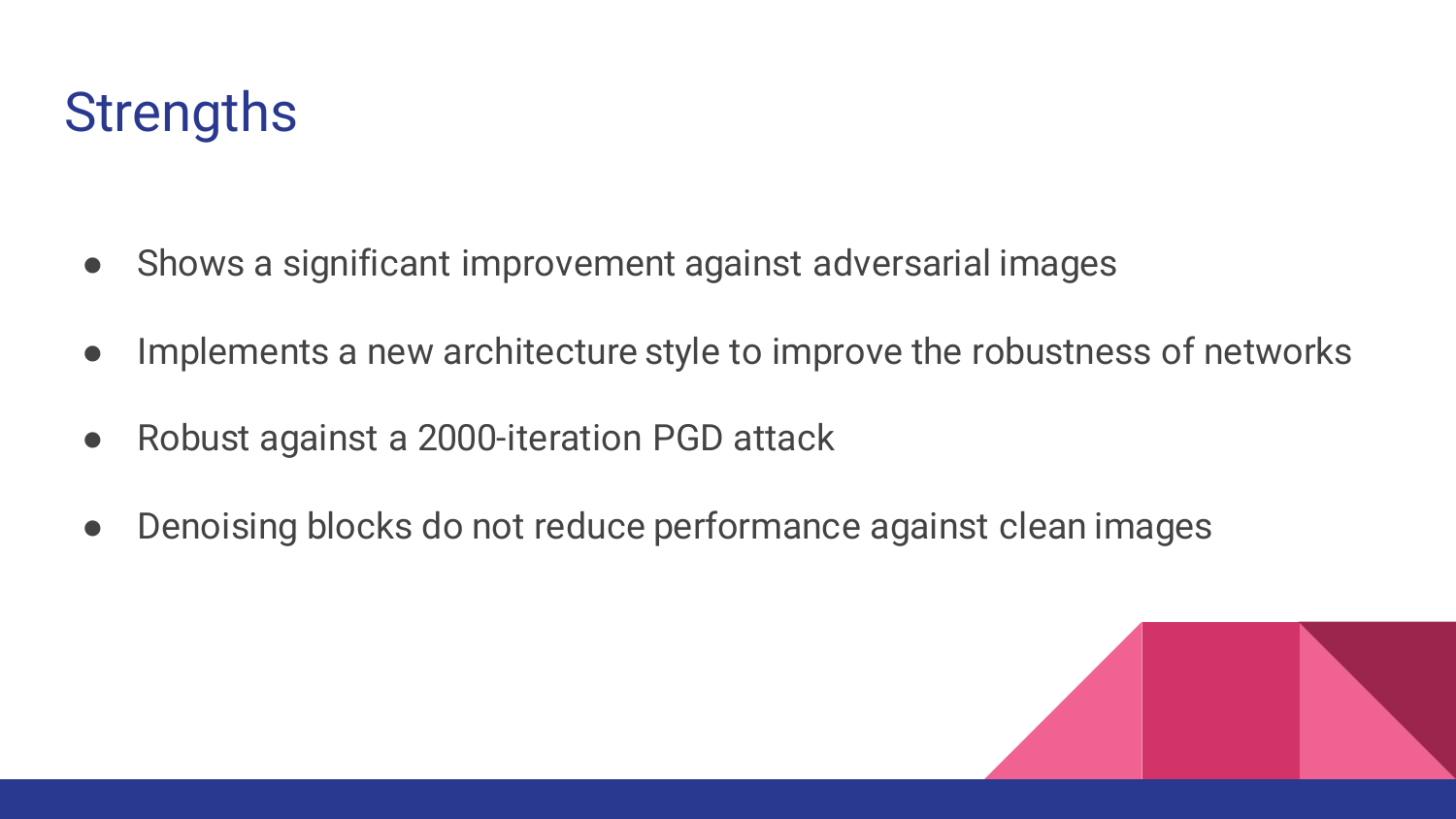### Weaknesses

- Did not have metric on the loss of feature detail on the feature map
- Does not explore why denoising blocks are effective
- Does not test against other white-box attacks
- Only looked at one architecture